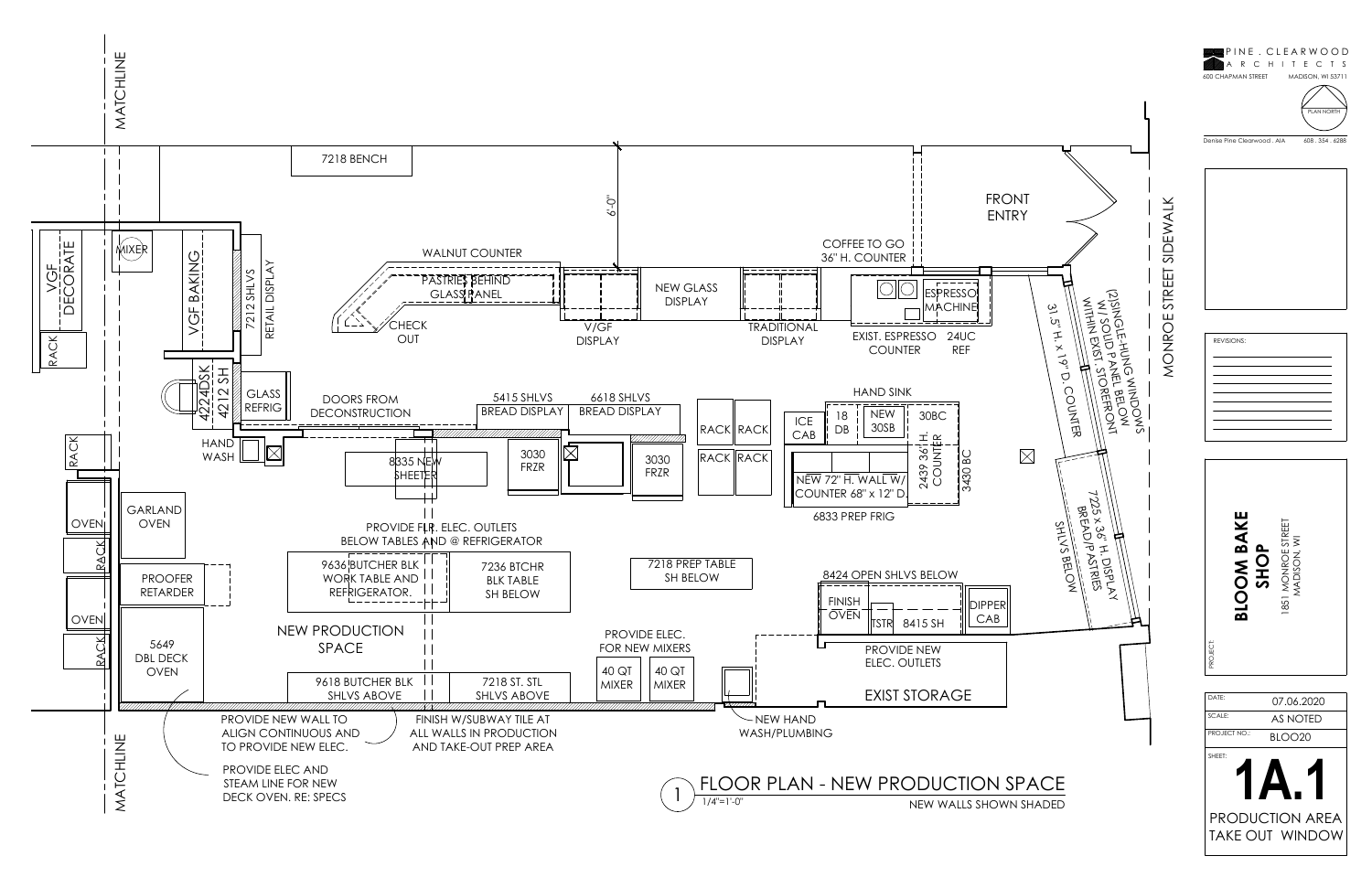







BLOO20 PROJECT NO.:







DATE:<br>SCALE:<br>PROJECT NO.:



BAKING KITCHEN

| 7218 ST. STI |  |
|--------------|--|
| SHI VS ABOVE |  |
|              |  |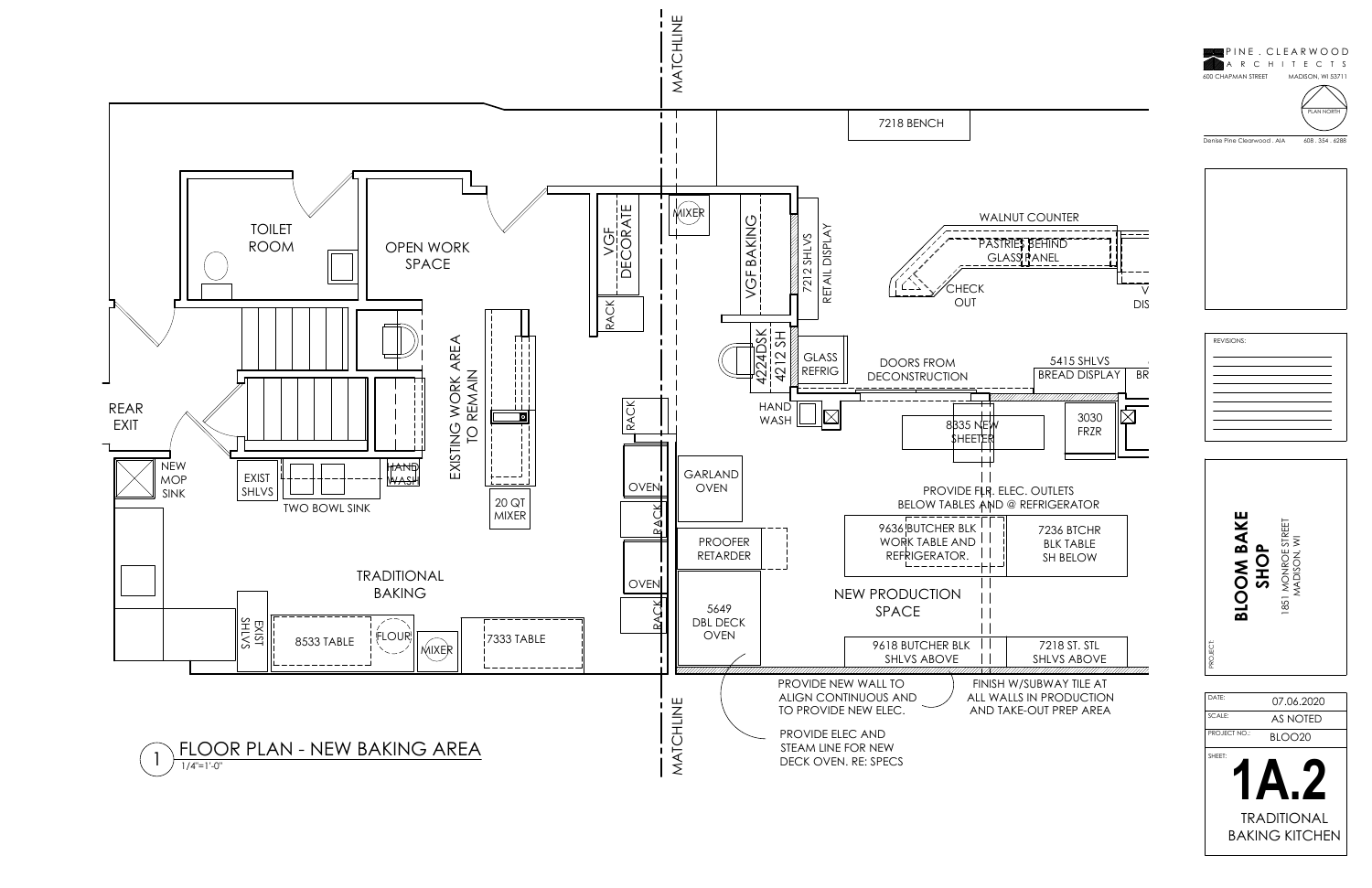# SIDEWALK CUSTOMER SIDE